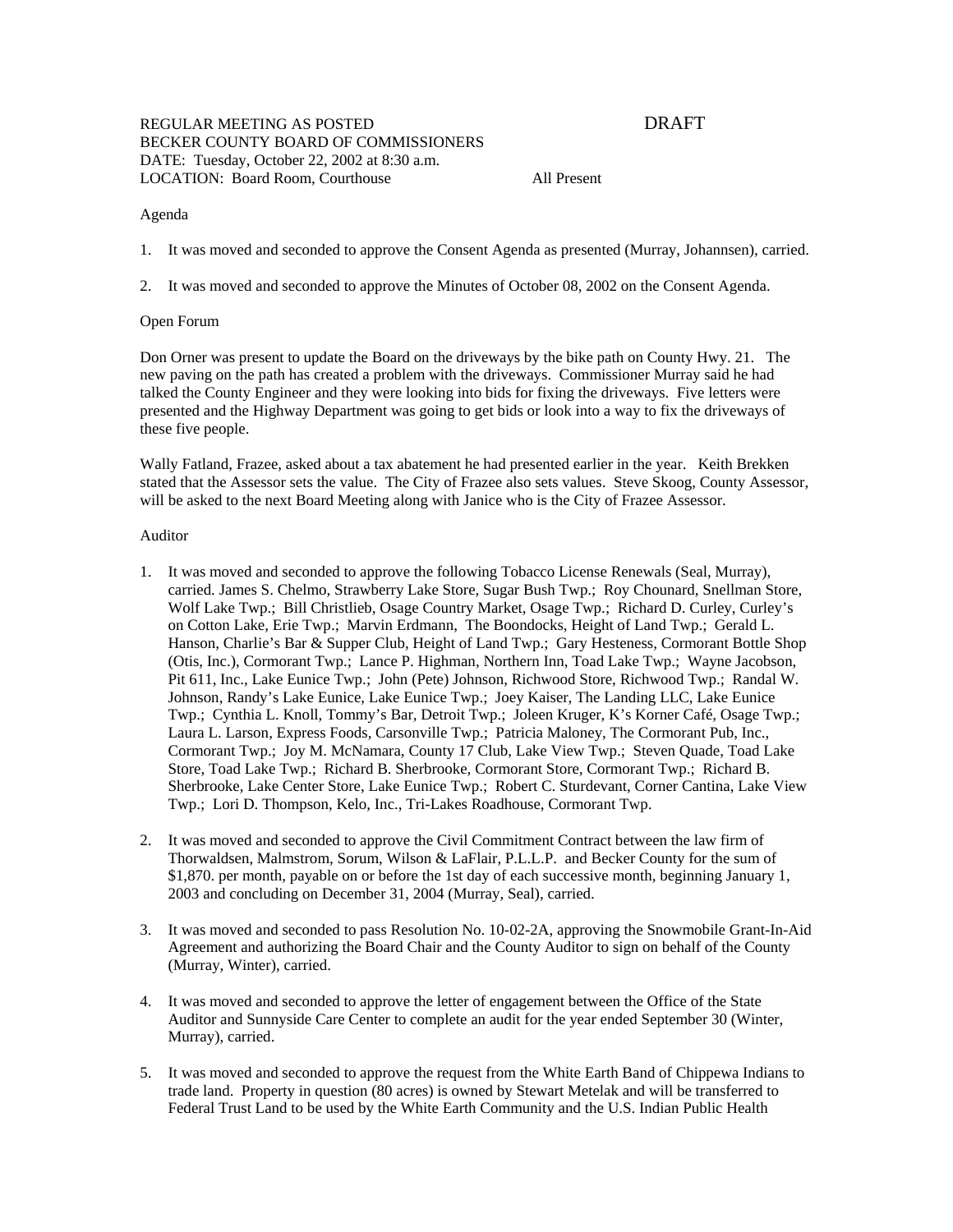Services Clinic for placement of a water tower; Federal Trust Land (47.80 acres) will be transferred to Edwin Metelak in this trading process (Murray, Winter), carried.

## Finance

- 1. It was moved and seconded to approve the Human Services Claims as presented and the Regular Claims with the following changes: a. Pull the Sheriff's Claim for Recorders and bring back through the Finance Committee; b. Check on cell phone revenue from EDA Office and bring to the Finance Committee; c. Planning & Zoning per diems and mileage charges need to be processed every 90-days (Murray, Winter), carried.
- 2. It was moved and seconded to acknowledge receipt of the 2001 State Auditor's Repost (Winter, Murray), carried.

## Assessor

1. The following Abatements were approved on the Consent Agenda:

# 2002 Tax Payable

| Parcel      | Twn/Cty           | Amount | Reason                    |
|-------------|-------------------|--------|---------------------------|
| 02.0272.000 | Audubon           | \$26   | <b>Dwelling Destroyed</b> |
| 08.0708.000 | Detroit           | 138    | Homestead                 |
| 10.0037.000 | Erie              | 940    | Homestead                 |
| 10.0402.001 | Erie              | 250    | Homestead                 |
| 21.0048.006 | Osage             | 294    | Homestead                 |
| 28.8053.000 | <b>Shell Lake</b> | 104    | License Tabs              |
| 50.8515.170 | Frazee            | 56     | Personal Property         |

2. It was moved and seconded to approve the Assessment Agreement between the following Local Units and the County: Township of Audubon, Township of Detroit, Township of Erie, Township of Height of Land, Township of Lake Eunice, and the City of Detroit Lakes (Seal, Winter), carried.

# Soil & Water

- 1. It was moved and seconded to pass Resolution No. 10-02-2B approving to update the Comprehensive Water Management Plan and designating the Soil & Water Conservation District the responsibility of coordinating, assembling and writing the revised Comprehensive Local Water Plan pursuant to M.S. 103B.301 and M.R. 9300 (Seal, Murray), carried.
- 2. It was moved and seconded to pass Resolution No. 10-02-2C, in support of the application for a CREP Program for the Red River Basin (Winter, Murray), carried.
- 3. Brad Grant discussed the possibility of hiring a person in the future to secure grants and sell projects. The Board was in favor of this as long as it would not be a new watershed program, and had some questions as to where this person would be housed.

# Gravel Tax

Dan Holzgrove, Supervisor, Lake View Township, read a letter concerning Gravel Tax collection and disbursement. He expressed concerns about revenue for the Townships and gave suggestions to better monitor the activities at the various gravel pits and enforcing the existing regulations governing this activity. Keith Brekken, County Auditor, stated that it would be helpful if Townships and the Highway Department would report back to his office on usage. It was moved and seconded to direct the Auditor to research other counties gravel recording and tax collecting systems and have something for use in Becker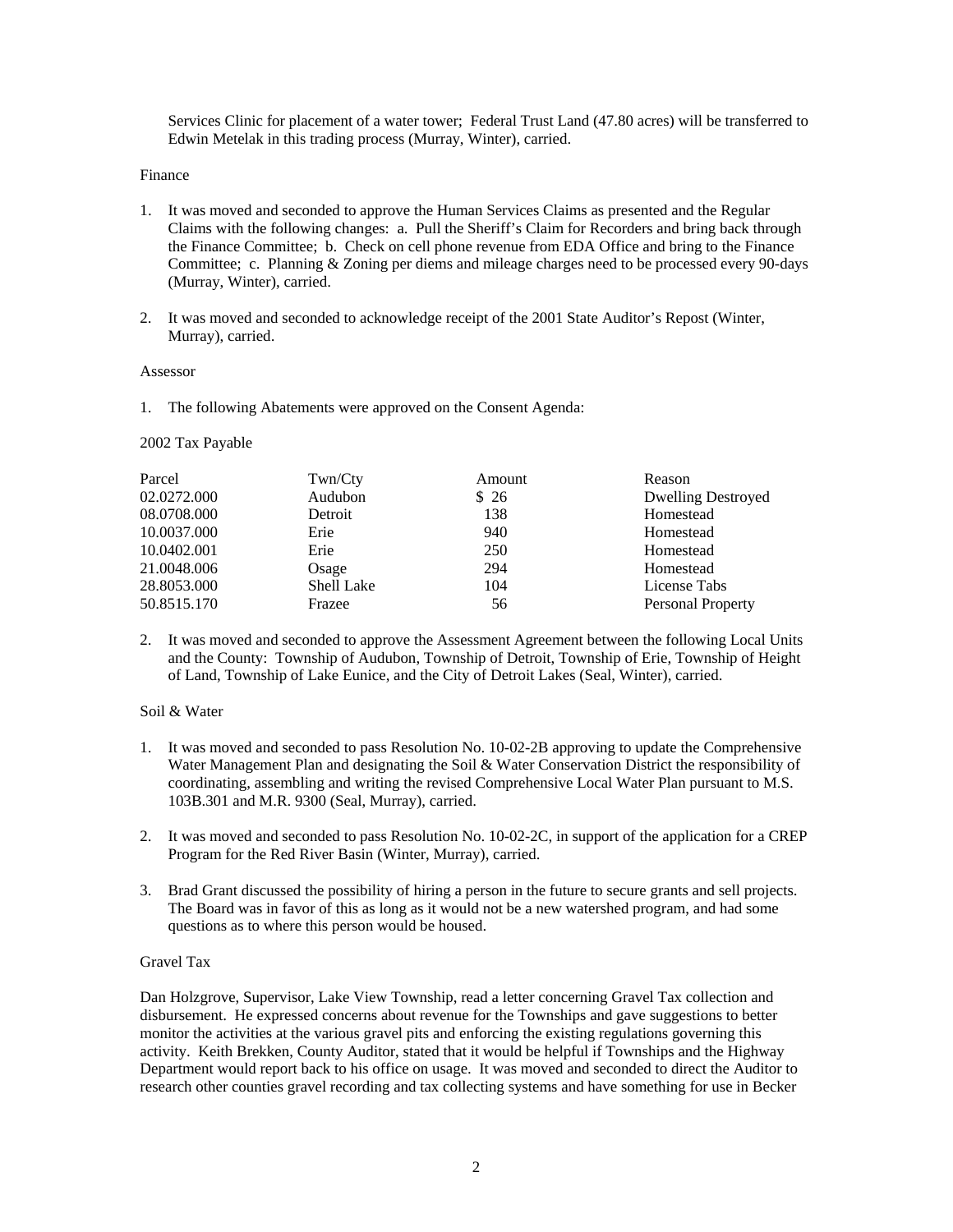County by January 2003 (Murray, Seal), carried. The Board thanked Dan Holzgrove for bringing this to their attention.

# Highway

- 1. It was moved and seconded to approve the Agenda as amended (Winter, Murray), carried.
- 2. It was moved and seconded to pass Resolution No. DOH 10-02-53 approving the Joint Powers Agreement between Becker County and MNDOT and authorizing the County Engineer and the MNDOT Transportation Director to sign the Joint Powers Agreement (Murray, Winter), carried.
- 3. The driveways on the Bike Path on County Hwy 21 were discussed. It was moved and seconded to approve to mill out the driveways in question within a weeks timeframe so they would be usable to the landowner (Winter, Johannsen), carried. Highway asked for a copy of the letters from the people with the driveway problems.

# NRM

- 1. It was moved and seconded to pass Resolution No. NRM 10-02-01, authorizing the Natural Resources Management Administrator and the Becker County Auditor to advertise and conduct, for the year 2003, public oral auctions for the purpose of selling tracts of timber from the Becker County Taxforfeited lands on the following dates: Friday, February 21, Friday, July 18, and Friday, October 24, 2003 (Winter, Murray), carried.
- 2. It was moved and seconded to authorize the Parks & Recreation Department to advertise for bids on Contract Snowmobile Trail Grooming for the 2002-2003 season and bring the results to the County Board for approval (Murray, Johannsen), carried.
- 3. The Parks & Recreation Department is requesting permission to advertise, test and hire (3) seasonal, part-time groomer operators (Winter, Murray), carried.
- 4. It was moved and seconded to proceed with talks with the White Earth Band of Chippewa Indians to Consider a land exchange of Tax-forfeited land to be used for Pow Wow grounds (Seal, Murray), carried.
- 5. It was moved and seconded to approve to lease this Tax-forfeited land to the Tribe for \$1. The maker and seconder agreeded to add an amendment that a perpetual easement would be added to this agreement to retain access to other tax-forfeited lands (Winter, Murray), carried.

## Human Services

- 1. It was moved and seconded to approve the Agenda (Johannsen, Murray), carried.
- 2. It was moved and seconded to approve the increase in the Service Contract with Lutheran Social Services for the operation of the SpringHill Group Home (Seal, Johannsen), carried.
- 3. It was moved and seconded to accept the foundation grant from Blue Cross and Blue Shield in the amount of \$68,240 for evaluation and dissemination of the Shared Care Psychiatry Model (Winter, Johannsen), carried.
- 4. It was moved and seconded to approve the Human Services Claims (Seal, Murray), carried.
- 5. It was moved and seconded to accept the Transit Advisory Report (Murray, Johannsen), carried.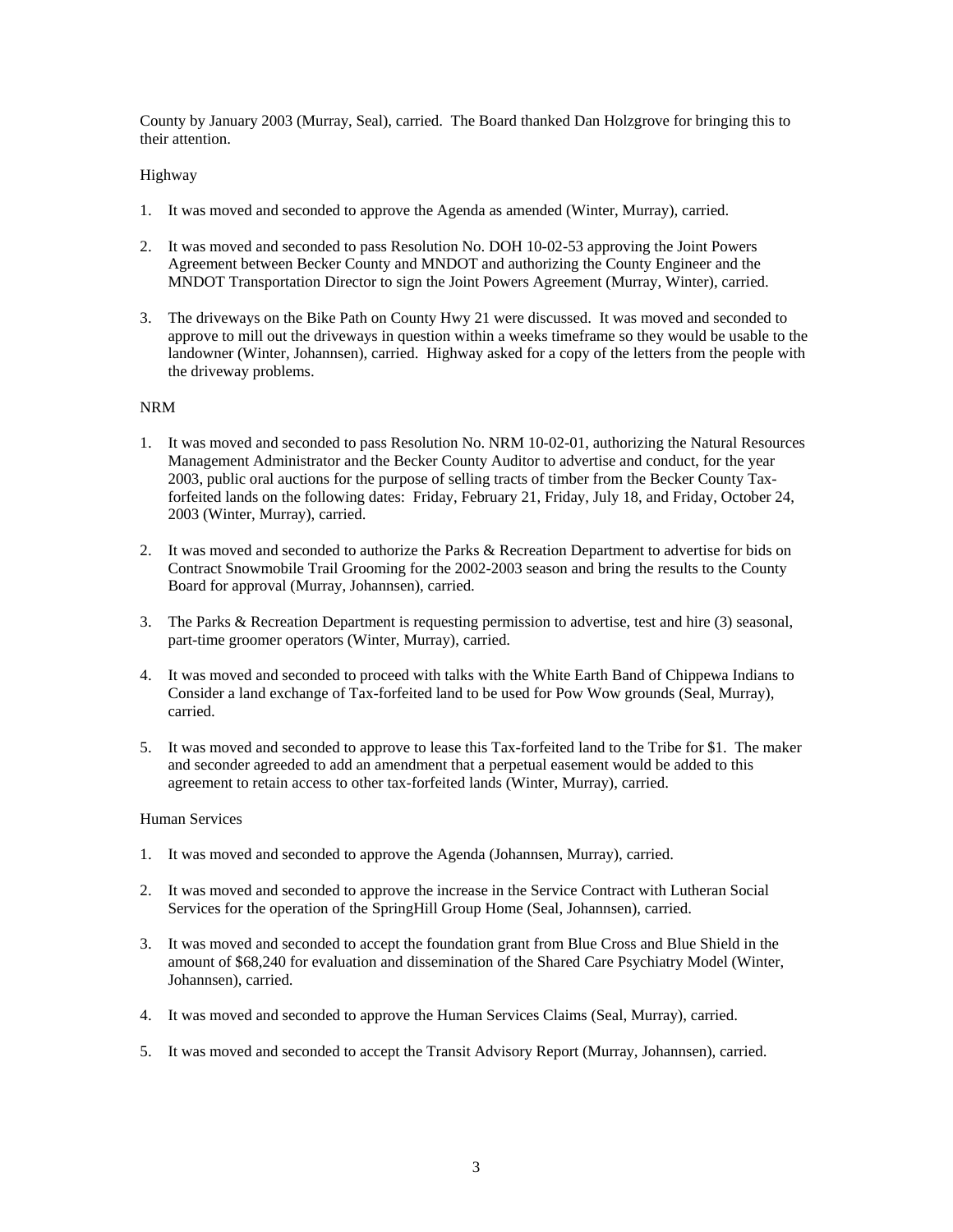# **Commissioners**

- 1. Reports & Correspondence:
	- a. WCAAA Report, Commissioner
	- b. Update on the GIS Position, Commissioner Engebretson
- 2. Appointment:
	- a. It was moved and seconded to appoint Helen Foltz to fill the term of Dennis Winskowski who has resigned from the EDA Board (Murray, Seal), carried.
- 3. The Board Chair asked to have the Department Heads serving on the Management Committee to look at their respective Committees to see if appointments need to be made.
- 4. It was moved and seconded to approve the changes in the County Administrator's Job Description (Murray, Seal), carried.
- 5. Personnel. A request was made from Probation to replace the Secretary position due to a resignation, and a request was made from the Recorder's Office to replace the Deputy Recorder. These requests were not acted on at this time as the Board is presently working on the budget.
- 6. Elected Official Salaries was discussed briefly, and Nancy Grabanski asked to meet with the Board Chair and Co-Chair to discuss these salaries.

# Planning & Zoning

- 1. It was moved and seconded to approve the Agenda as amended (Johannsen, Murray), carried.
- 2. It was moved and seconded to approve Patty Johnson, Planning & Zoning, request to do a study to see if a committee could be formed to be a sounding board for EAW's (Murray, Seal), carried. Commissioner Winter is willing to serve on this committee and suggested the president of COLA be asked to serve.
- 3. Planning Commission Minutes of October 15, 2002:
	- 1) FIRST ORDER OF OLD BUSINESS: Brenna Davidson. Lake View Twp. It was moved and seconded to concur with the findings of the PC to deny the request for a conditional use permit to allow a second story addition onto the existing garage (Winter, Murray), carried.
	- 2) SECOND ORDER OF OLD BUSINESS: James Eberhardt. Lake View Twp. It was moved and seconded to concur with the findings of the PC to approve a conditional use permit to allow a photography business in a residential district (Murray, Seal), carried.
	- 3) FIRST ORDER OF NEW BUSINESS: Randy and Shelia Blanford. Sugar Bush Twp. Tabled. It was moved and seconded to extend the 60-Day Rule for more information (Johannsen, Seal), carried.
	- 4) SECOND ORDER OF NEW BUSINESS: Duane & Susan Wirth, Height of Land Twp. It was moved and seconded to concur with the findings of the PC to approve the certificate of survey based on the fact that the Board of Adjustments approved a variance (Murray, Winter), carried.
	- 5) THIRD ORDER OF NEW BUSINESS: George Disse. Detroit Twp. It was moved and seconded to concur with the findings of the PC to approve a Conditional Use Permit to allow 5 additional commercial storage buildings in an agricultural zone (Murray, Johannsen), carried.
	- 6) FOURTH ORDER OF NEW BUSINESS: Minnewashta Group, Inc. Detroit Twp. It was moved and seconded to concur with the findings of the PC to approve a Conditional Use Permit allowing commercial use (storage/warehouse buildings) in an industrial zone (Seal, Murray), carried.
	- 7) FIFTH ORDER OF BUSINESS: Ron & Mary Lass. Cormorant Twp. It was moved and seconded to concur with the findings of the PC to approve a Conditional Use Permit for a commercial Storage building (Winter, Johannsen), carried. Engebretson voting nay.
	- 8) SIXTH ORDER OF NEW BUSINESS: Five S Inc. Detroit Twp. Tabled.